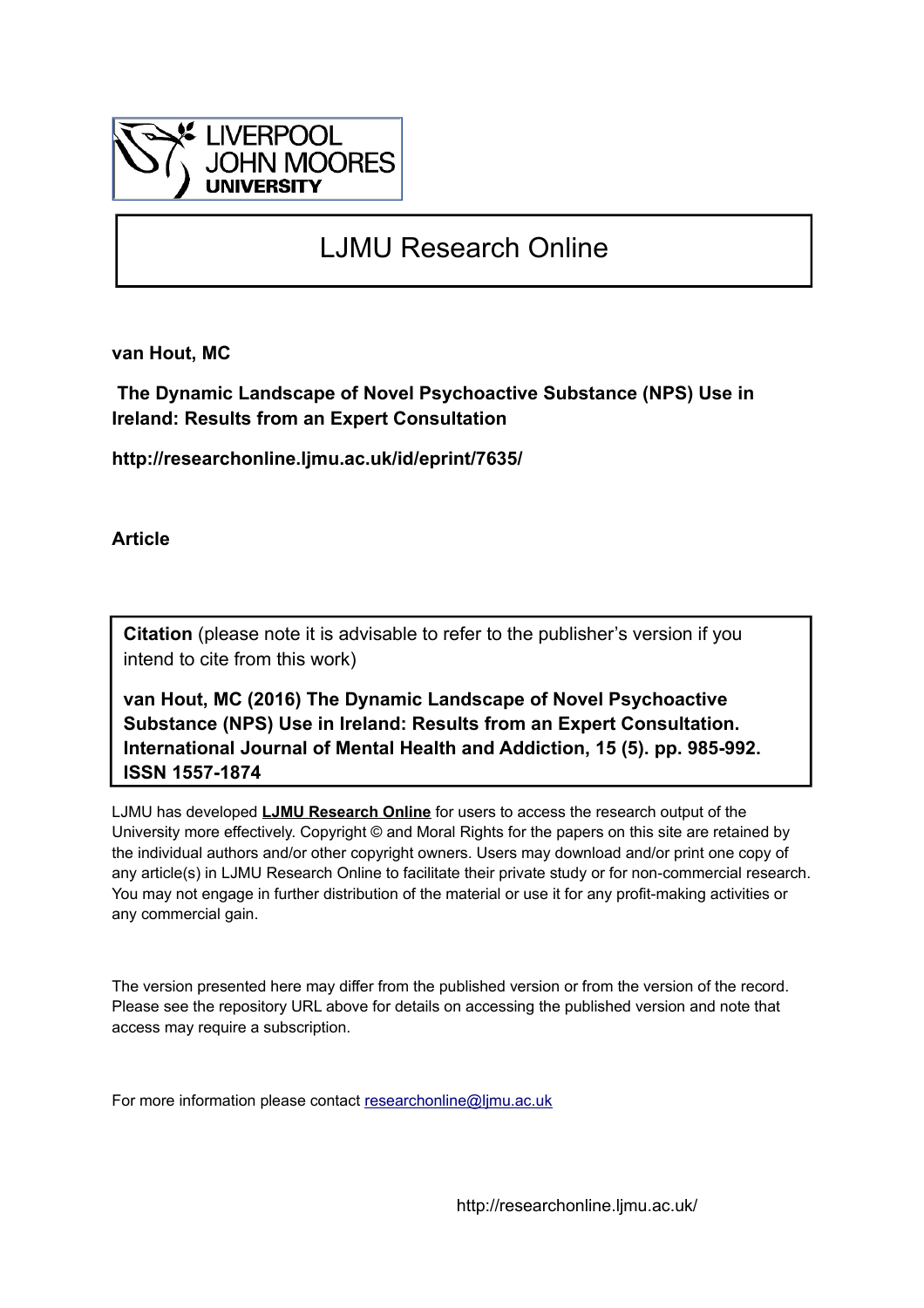## **Abstract**

In Ireland, legislators encountered a new phenomenon in 2005 onwards with the advent of '*legal highs' s*old in headshops. Use of '*legal highs'* containing herbal and synthetic new psychoactive substances (NPS) was not confined to problematic drug users, and included social recreational users. Legislative controls were enacted in 2010, 2011 and 2015. This brief report presents descriptive findings from a consultation with national and regional experts on the NPS situation in 2016. Four themes emerged and centred on; '*Definitions of NPS used within Professional Roles'; 'Professional Experiences of NPS'; 'Types of NPS Users, Sourcing and Consequences of Use';* and *'Service Response.'* Findings underscored the mental health and addiction related consequences of NPS use, with prevention, clinical and treatment services ill- equipped to deal with the particular characteristics of this form of drug abuse. Enhanced strategies, services and clinical responses are warranted to address the challenges encountered.

## **Key Words**

Novel psychoactive substance, Ireland, mental health, addiction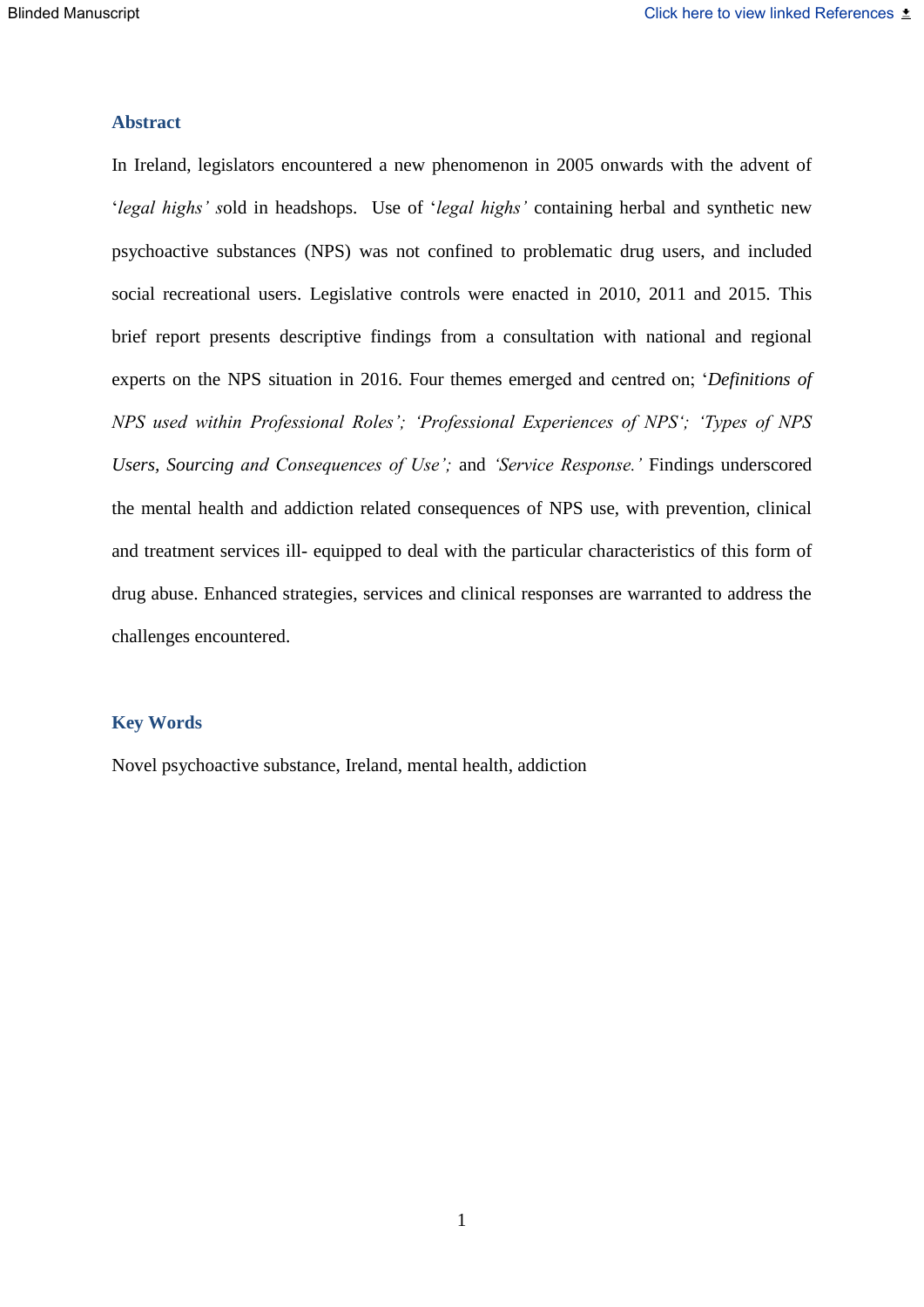### **Introduction**

In Ireland, legislators encountered a new phenomenon in 2005 onwards with the advent of '*legal highs'* sold in headshops<sup>1</sup> (Kavanagh and Power, 2014). By May 2010, numbers of headshops had increased to 102, equating to one shop per 45,000 people (Smyth et al., 2015). A new wave of legitimate drug consumerism was observed and occurred at a time of poor street quality of conventional street drugs such as MDMA, amphetamine and cocaine (Van Hout, 2012). Headshop retailers complied with Irish law and marketed products as *'legal'* and *'not for human consumption',* despite products containing herbal and novel psychoactive substances (NPS) and labelled with drug associated nomenclature (Van Hout, 2012). Use of NPS was not confined to problematic drug users, and included social recreational users (McElrath and Van Hout, 2011; Van Hout and Brennan, 2011a; Van Hout and Bingham, 2012). Decisions to try NPS were reportedly influenced by 24 hour availability and pricing, home delivery, advertising, perceived level of protection and distance from the illegal drug trade, and lack of confirmed urine analysis for those in the treatment system (Van Hout and Brennan, 2011a;b;c; Ryall and Butler, 2011, McElrath and Van Hout, 2011; Van Hout and Bingham, 2012). Users appeared to perceive products as safe, with little awareness around lack of regulation and risk relating to toxicity (Van Hout, 2012). Clinical concerns at the time centred on the rise in presentation of users with psychosis and suicidal ideation (Tully et al.,2011; O'Domhnail and Ni Chleirigh, 2011; El-Higaya et al., 2011; Uhoegbu et al., 2011).

Political and social concern contributed to a series of national legislative controls in 2010 and more recently in 2015 (Ryall and Butler, 2011; Health Research Board, 2016). Pre-legislative studies indicated that Irish NPS users were not deterred by impending legislative controls, and reported stockpiling of products (particularly the synthetic cathinone, Mephedrone) and

 $1$  A head shop is a retail outlet which specialises in drug paraphernalia related to consumption of cannabis, other recreational drugs, and New Age herbs, as well as counterculture art, magazines, music, clothing and home decor.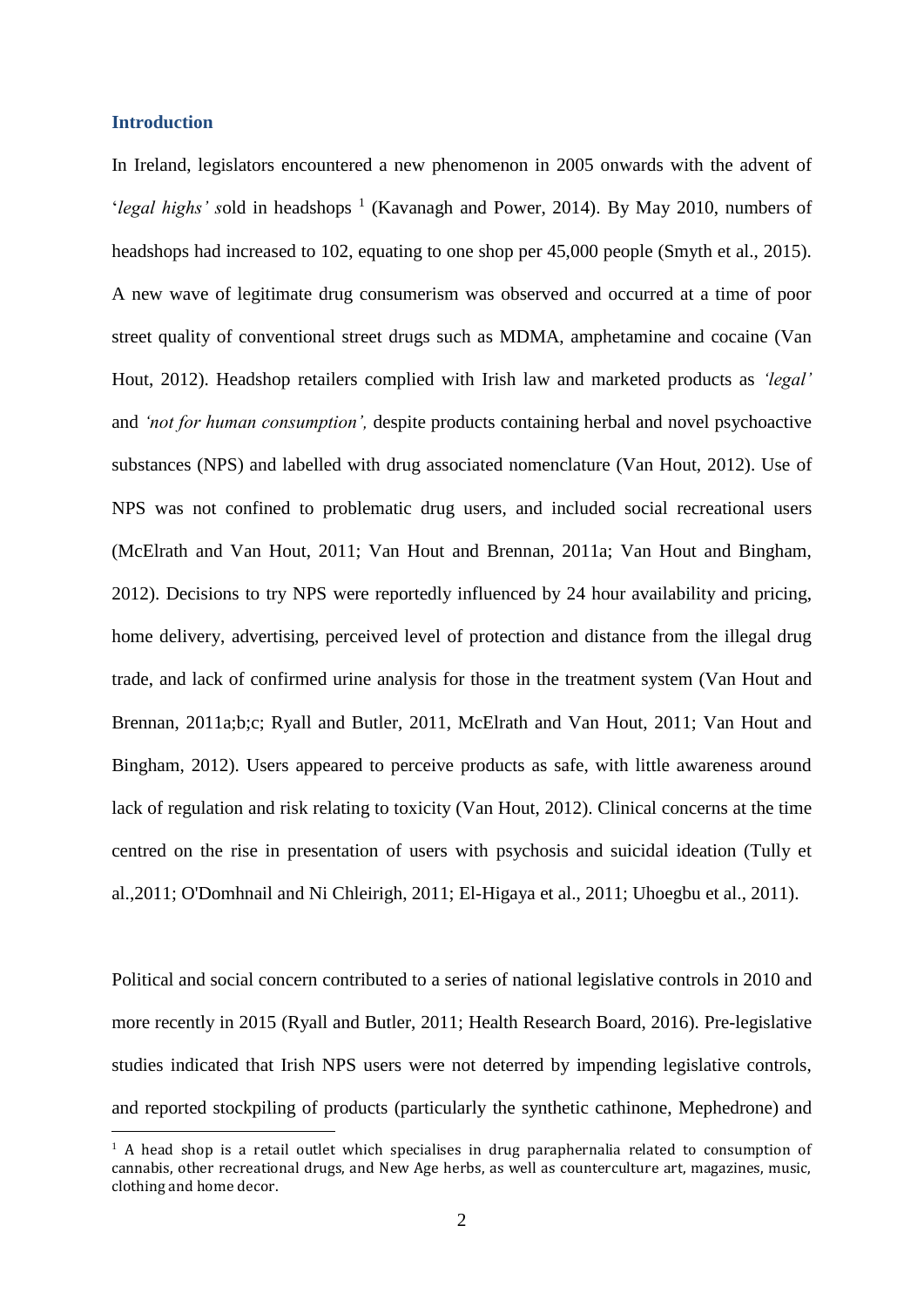accessing of online retailers (McElrath and Van Hout, 2011; Van Hout and Brennan, 2011a;b). Small-scale post legislative studies reported on a '*temporary displacement'* with users either ceasing use or switching back to the conventional street sourcing (Van Hout and Brennan, 2011a:b; McElrath and Van Hout, 2011). In later years, legislative controls were speculated to have incurred some positive results, with small scale studies reporting on reduction of cathinone derivatives in post-mortem blood samples and urine samples of methadone programme patients (Kavanagh and Power, 2014); and reduced prevalence of NPS use in high risk youth (Smyth et al., 2015); and treated heroin dependent adults (O'Byrne et al., 2013). The Eurobarometer (2014) has however reported on increases in young persons (15-24 years) use in Ireland. In 2016, studies have reported on problematic use of synthetic cannabinoids (SCBs), 5f-AKB48 and 5F-PB-22 in border counties (Van Hout and Hearne, 2016), the rise in HIV incidence among people who inject drugs (PWID) using the synthetic cathinone, a-PVP (Giese et al., 2015) and media reporting on the spate of hospitalisations and fatalities due to consumption of other popular NPS; a-PVP, the stimulant 4-methoxy analog of methamphetamine (PMMA), the synthetic psychedelics 2,5-dimethoxy-4-bromophenethylamine (2C-B), the psychedelic phenethylamines (2-CP, 2-Cl) and the derivative of 2-CI , 25I-NBOMe. This brief report presents descriptive findings from a consultation with national and regional health professional experts on the NPS phenomenon in Ireland in 2016.

### **Methods**

A qualitative study was conducted with 13 national and regional health professional experts across Ireland, and was undertaken as part of a large scale European funded study across five Member States. Participants were selected based on their expert status, (national and if not national, their regional status representing all regions in Ireland), and secondly their expertise in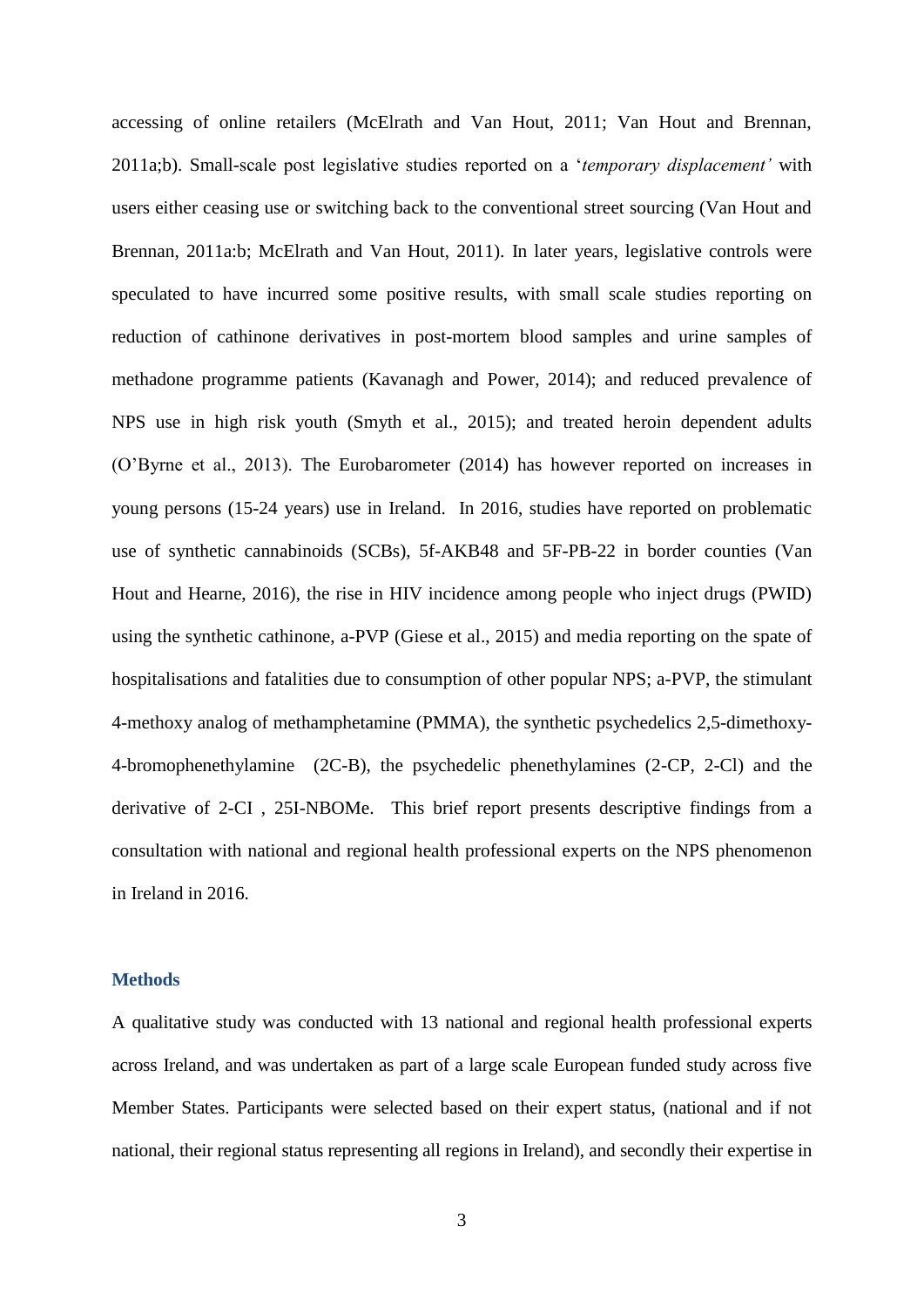the area of NPS, public health and addiction treatment. Participants represented national child protection and welfare, addiction psychiatry, harm reduction and addiction treatment; and regional drug education, community drug and alcohol services, primary care addiction treatment and rehabilitation, and clinical service management. Ethical approval for the study was granted by Waterford Institute of Technology, Ireland in 2016. All participants were provided with information around the study's aims, advised of confidentiality and anonymity, with participation indicating informed consent. A structured guide of questions was designed by the NPS Transnational Team (see [www.npstransnational.org\)](http://www.npstransnational.org/) based on the literature, and prior experiences in conducting research on NPS. The guide contained questions relating to the participant profile, their professional role as it related to NPS, their experience of types of NPS users, patterns of use and harms related to NPS use, their views on specific supply, demand and harm reduction approaches. Transcribed data consisting of 14,450 words was analysed using content analysis, through application of a structured, systematic coding scheme, in the form of open, axial and selective coding categories derived directly from the text (Hsieh and Shannon, 2005). Four descriptive themes emerged from the data.

## **Results**

Four females and nine males, with ages ranging from 30 to 59 years partook. Duration of professional experience ranged from 8 to 37 years (average 18 years), with four participants responsible for and operating within national health policy, clinical and addiction service levels, and the remainder responsible for regional remit of education, addiction treatment in primary care and community drug services.

### *Definitions of NPS used within Professional Roles*

Definitions of NPS varied according to the participant's professional role, and were generally confined within the regulatory domain and Irish legislative context. Many participants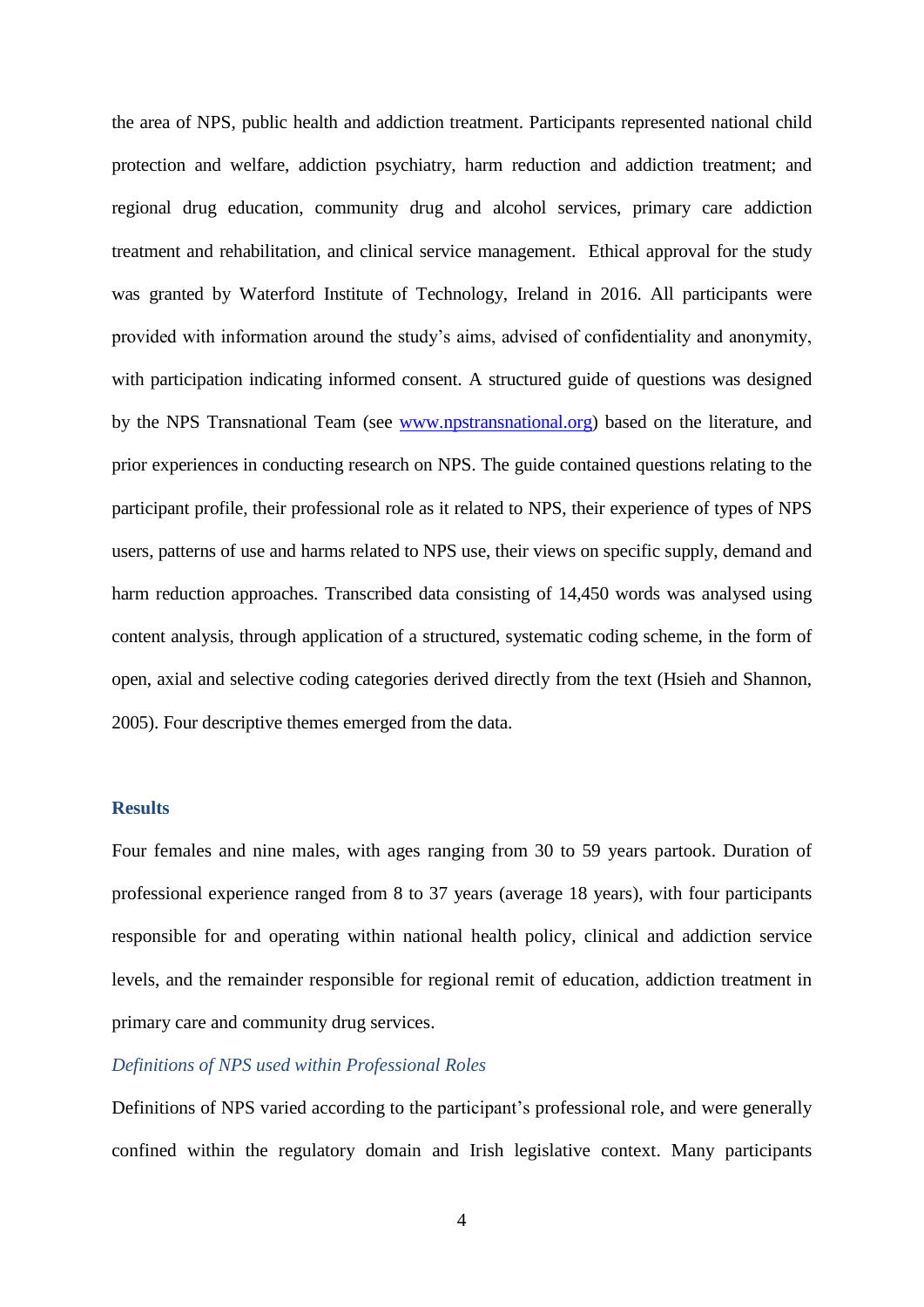labelled NPS within the context of products sold in headshops prior to 2010 and defined them as *'head shop products'* and *legal highs".* Many referred to NPS by type/brand name, for example *'Mephedrone /Spice'*or according to their psychoactive effect.

*'I define them as either stimulant or depressant, and identify them by the name that the service user calls them "Spice, Bath Salts, Incense" or if they have fitted a known validated description'.*

Participants described at length the dynamic nature of the designer NPS market and how surveillance and detection struggle to tackle continuously adapted products. Challenges in verification of NPS centred on chemical detection in drug seizures and urine analysis. Undetected compounds purchased on the Internet and entering Ireland via the postal system are labelled as *'research chemical'; 'animal or herbal products'*.

*'NPS are changing faster than the regulatory definitions, and indeed than the scientific community can confidently identify them.'*

#### *Professional Experiences of NPS*

Contact with NPS users depended on level of case load contact, and ranged from referrals from schools, parents, social workers and Gardai (Irish police) through to daily case load with service users. Difficulties in estimating extent of NPS use in Ireland despite the rise in service concerns and increased referrals within the context of poly substance use, centred on lack of detection in urine screening (in treatment and prison settings), and prevalence surveillance.

*'Difficult to quantify but services state that there is increasing use reflected in profile of clients presenting to services, as element of poly-drug use presentations.'*

*'As the NPS in vogue are being used on the street, we would often find that we are noticing a population effect'.*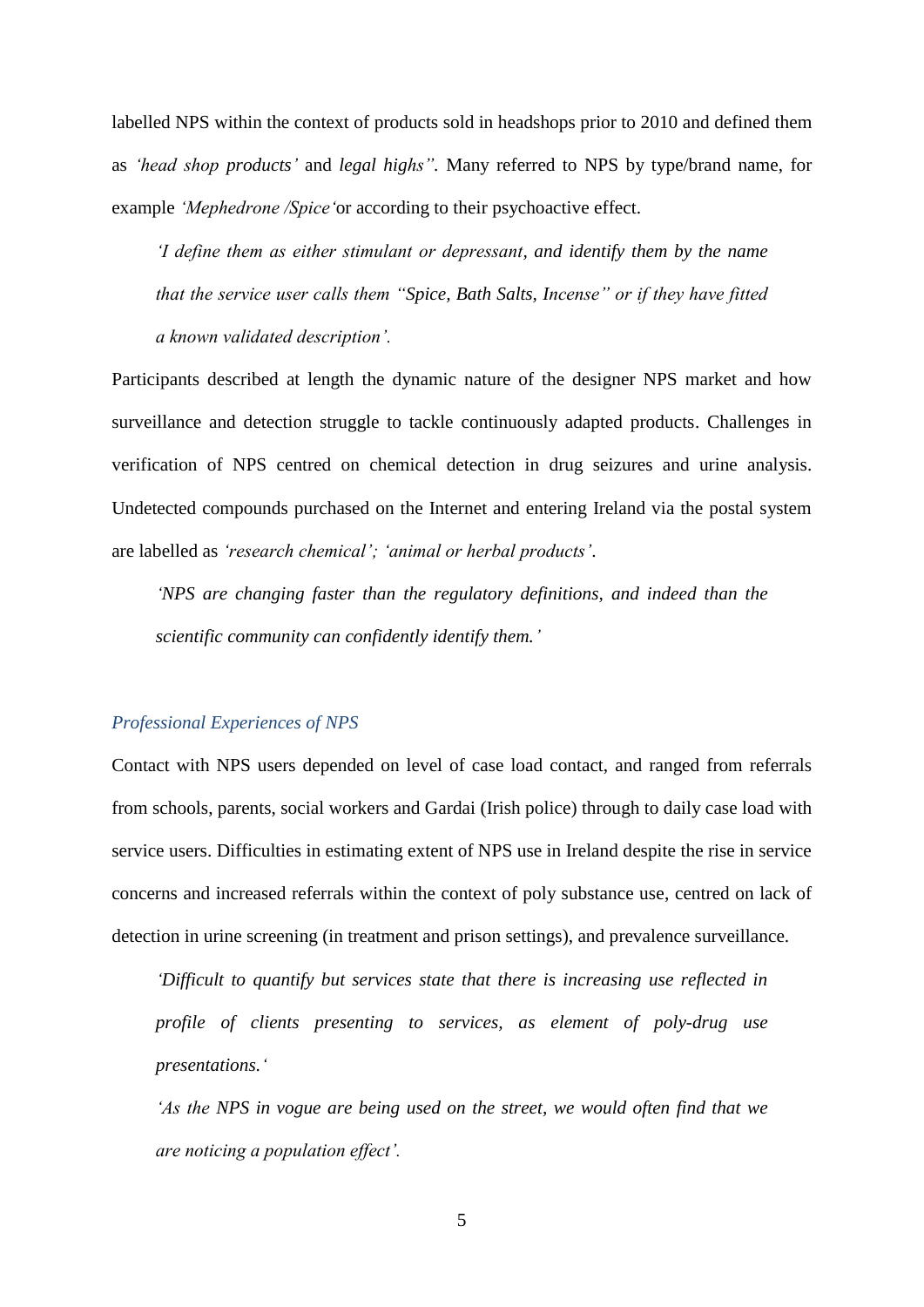A lack of user awareness of harm and potential for overdose was described by many participants, particularly in the case of younger, more inexperienced users. Concerns centred on the rise in serious mental health admissions, and difficulties in treatment.

*'The user cannot tell when the desired effect will begin, crescendo, or when the hangover will subside. This may be at odds with the seller's description or the users perception, and may result in unintended consequences, such as doubling up the dose, or significant post use depression, similar to "Suicide Tuesday" from cocaine use. There are also significant short and long-term mental health effects from NPS, which have yet to be evaluated to the same degree as say cannabis and psychosis.'*

## *Types of NPS users, Sourcing and Consequences of Use*

Participants recognised the wide range of NPS use across the Irish population. Specific groups of NPS users were identified, with some not engaging with health services,

1) College students or young people at parties;

2) '*Chemsex'* men who have sex with men (MSM);

3) Entrenched PWID seeking a cheap high not undetectable by routine screening;

4) Co-morbid individuals with (often) primary mental illness and self medicating.

*'There is a novice user who perceives less risk associated with NPS under the guise of disarming names, and street culture. These include party & festival goers and students. There is a regular pill user, who sees themselves as "street wise" and likes to think they know a lot about the different types of tablets and NPS being traded, and perceives they are in control of the NPS effects by balancing their use between "uppers and downers". Then there is the chaotic drug user,*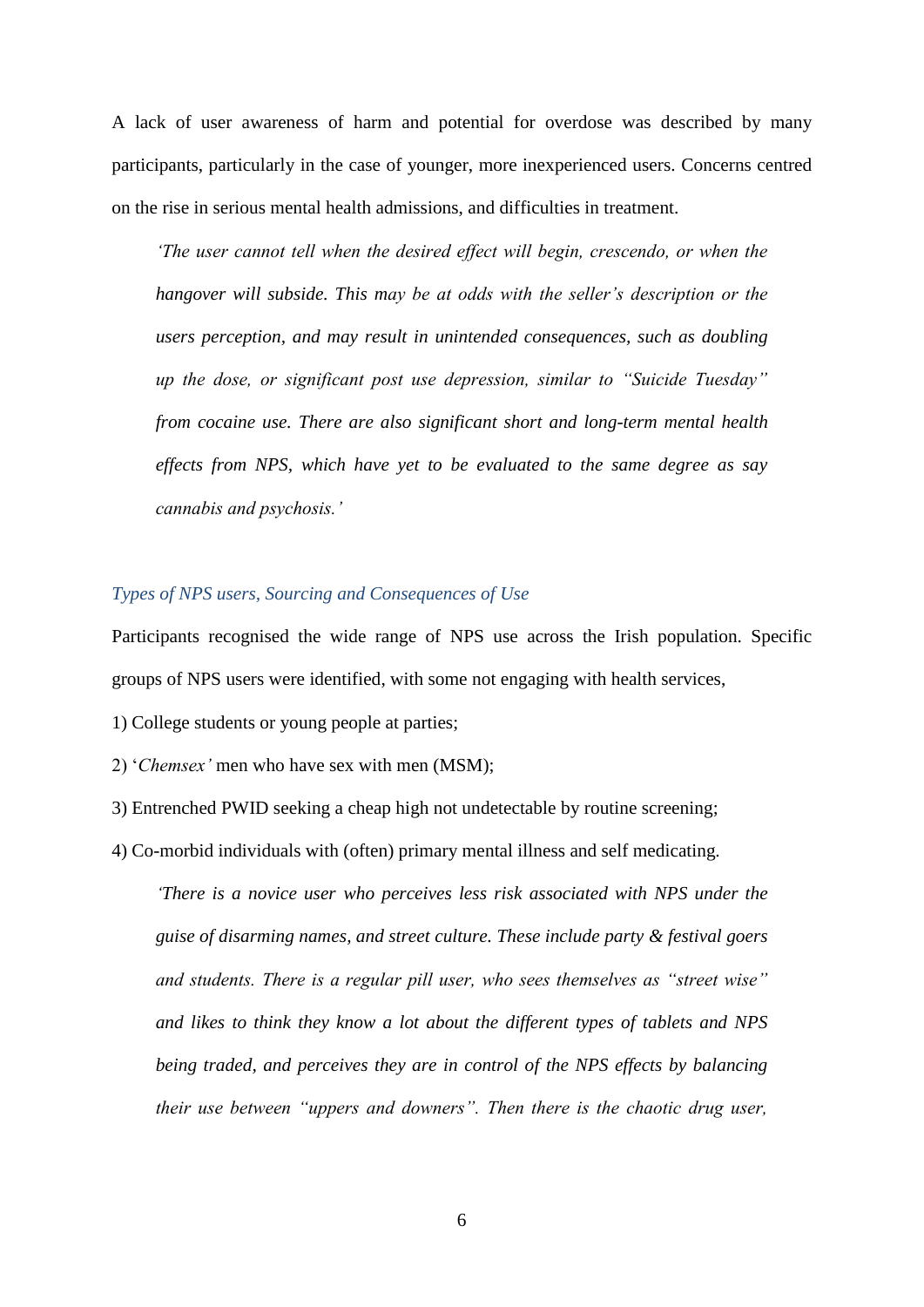*who is taking NPS as part of polydrug use, in an attempt to maintain a habit, or keep withdrawal symptoms at bay'.*

Poly substance use including a repertoire of NPS and conventional drugs was described as common, with popular NPS including SCBs, psychedelics, gamma-Hydroxybutyric acid (GHB) alternatives, psychedelic phenethylamines containing the 2-C substances, and cathinone stimulants such as a-PVP and Mephedrone. More recent trends included the opioid fentanyl analogue, flurofentanyl. Route of administration varied, with PWID and *'Chemsex'* users often injecting, and recreational users in social night life ingesting, insufflating or smoking. General reasons for use of NPS centred on user curiosity, social influences, availability in the form of a '*cheap high',* potency in comparison to conventional drugs, and for pleasure.

# *'For a 'high', curiosity, enhance sexual experience, inexpensive or in some cases free, 'everyone else at the party was using'*

Participants distinguished between types of user in relation to sourcing methods, with PWID sourcing via existing street and peer networks, and social and '*Chemsex'* users purchasing online and from friends. The internet was used by less chaotic users to source information on the Surface and Dark Net, with availability supported via mobile phone technology and social media.

*'Students tend to get substances off friends. PWID tend to get from dealers. Chemsex may access drugs via websites and online shops with delivery to door'.*

Consequences of NPS use centred on short term impacts such paranoia, heightened aggression and sexual risk taking, insomnia and increased injecting risk behaviours in PWID. The stimulant nature of the NPS injected was observed to contribute to worsening outcomes relating to reduced harm reduction and compulsive re-dosing. Those engaging in injecting of NPS were reported to experience bacterial infections, cellulitis, phlebitis, deep vein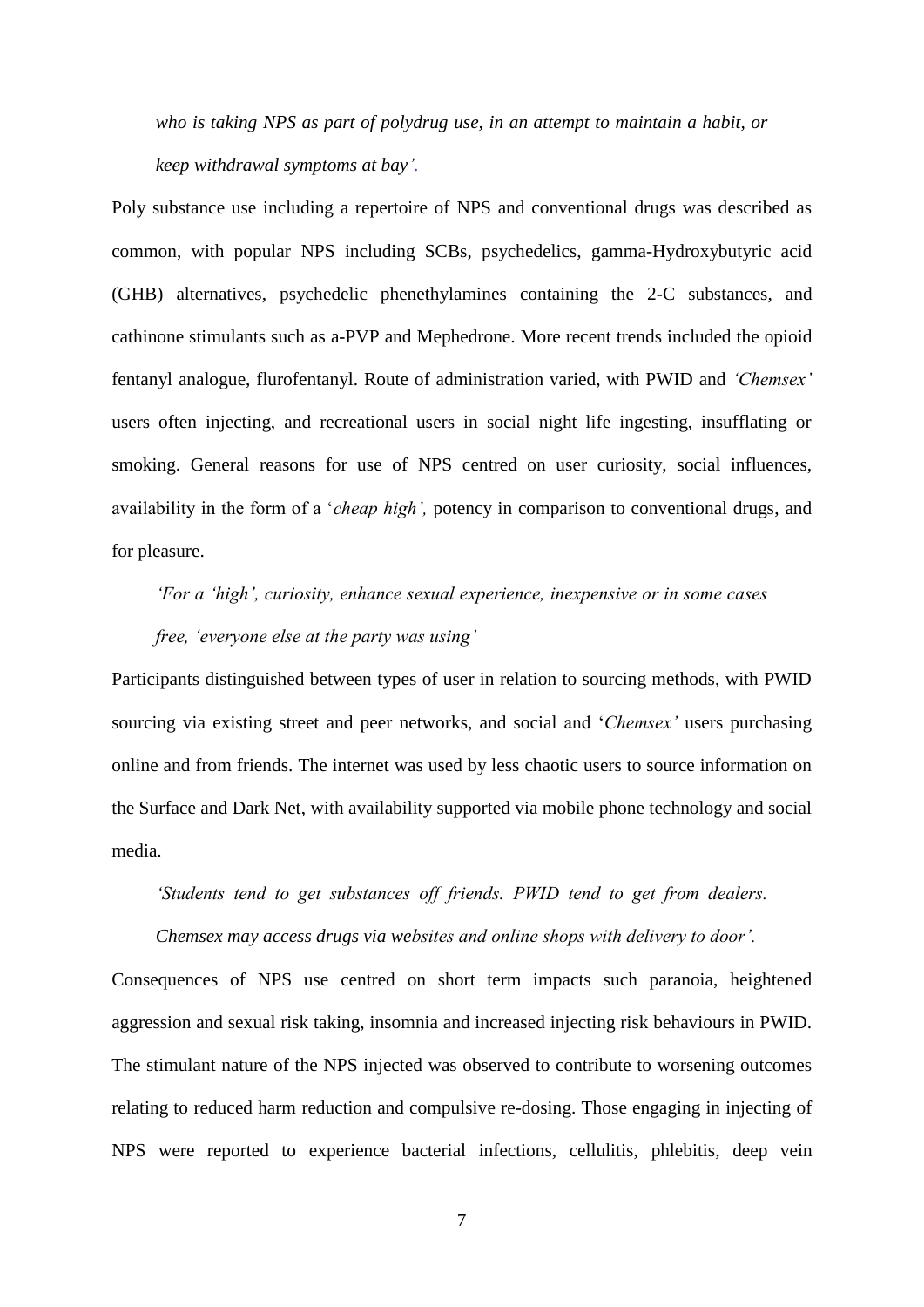thrombosis (DVT), and weight loss, and more significantly than opiate injectors. Longer term impacts centred on unpleasant withdrawals, virus transmission (HIV and HCV), and deterioration of mental state.

*'Short term agitation, anxiety, aggression. Some reports of increased sexual activity. Serious sleep deprivation for stimulant based substances. Serious impact on mental health. Reports of drug induced psychosis and long term mental health problems such as depression.'*

An increase in severity and progression of dependence symptomatologies were described, and particularly negative in terms of mental health impact.

*'More highly addictive and quicker to form habits. Cessation has a higher negative effect on the mental health'.*

Particular concerns were voiced with regard to deterioration of mental health in the form of emotional instability, suicidal ideation and prevalence of inappropriate, violent and unpredictable behaviours, and the risks of acute psychosis and the onset of enduring mental health issues for those that are already vulnerable. Psychotic episodes were described as difficult to treat and usually requiring long periods of hospitalisation.

#### *Service Response*

Participants underscored the need for national evidence based approach to clearly address emerging issues in NPS. Harm reduction efforts were recommended to include information on adverse acute and long term consequences of use, and supported by universal face to face, peer dissemination and internet campaigns targeting the different types of NPS users and those affected in their social network.

*'The primary target audience for the current National Drug Strategy is aimed at opiate users which doesn't meet the needs of the NPS population The*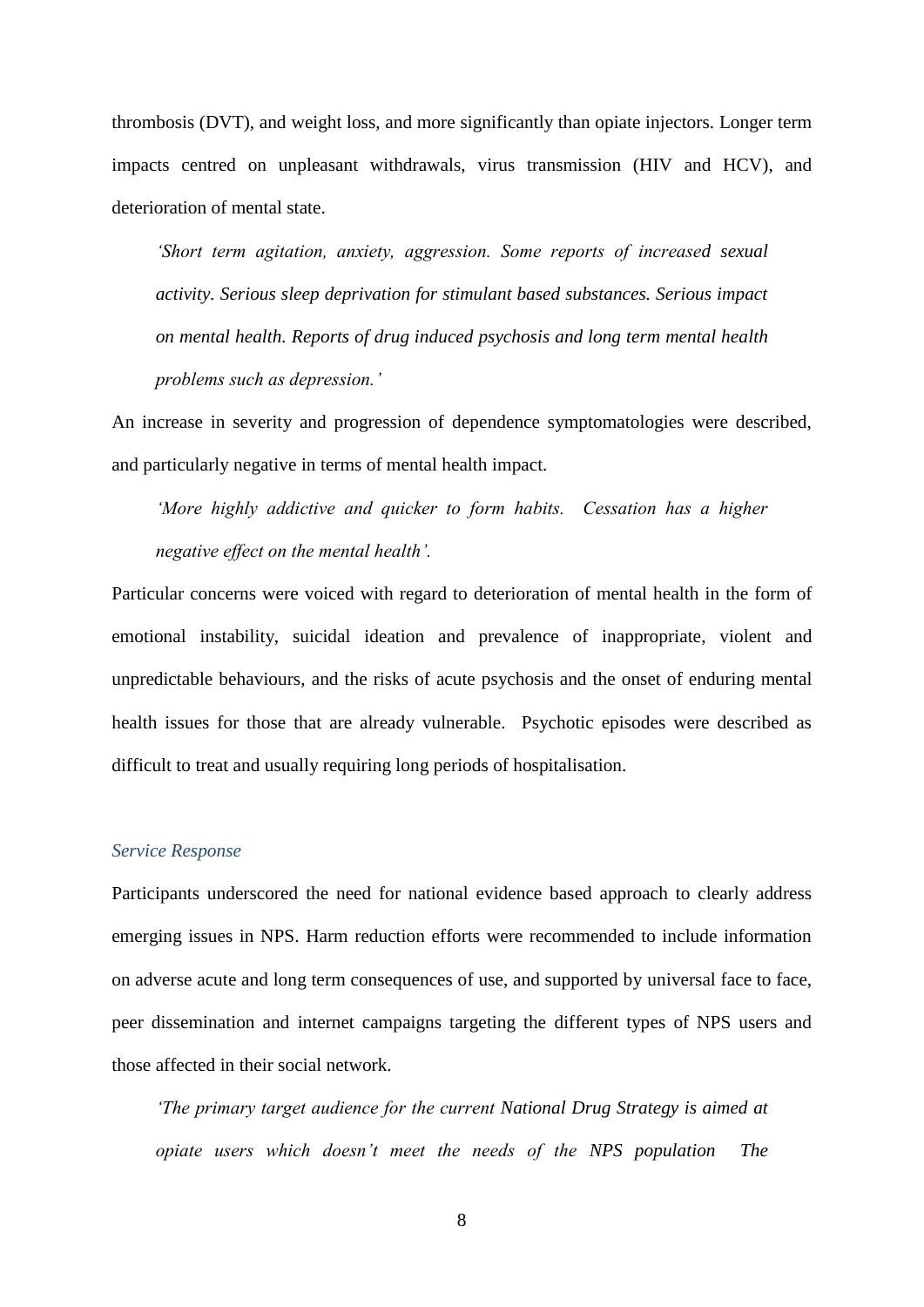*development of a new strategy needs to reflect information in regards to prevention, early identification, early intervention and putting more resources into supporting protective factors.'*

The need for enhanced targeted treatment and rehabilitation, and dual diagnosis service responses to address the poly substance using trends and particular consequences of NPS use appeared warranted.

*'NPS are not recognised within treatment and rehabilitation pillars of National Drug Strategy, or prevention in relation to being able to deal with people who present with these issues. It has no clear dual diagnosis strategic objectives or actions. Mental health and psychosis are extreme in cases of NPS use and there are very limited dual diagnosis services.'*

Clinical services were deemed ill-equipped to deal with the repercussions of NPS use and dependence, with participants highlighting the need for clinical guidance, enhanced collaboration between addiction and mental health services, and additional staff training and resources.

*'Currently there is a scarcity of inpatient treatment facilities trained effectively to cope with NPS. Staff within services do not understand a lot of these drugs and their implications so adequate training is required.'*

## **Discussion**

Increasing trends in the diversification, trafficking and use of NPS continue to present a global public health challenge (European Monitoring Centre for Drugs and Drug Abuse, EMCDDA, 2016). Surveillance struggles to keep up with the ever increasing range of NPS with undocumented toxicological and psycho-activity risks (EMCDDA, 2015; Caudevilla, 2013: 2016). The Internet is driving change in contemporary global drug markets, and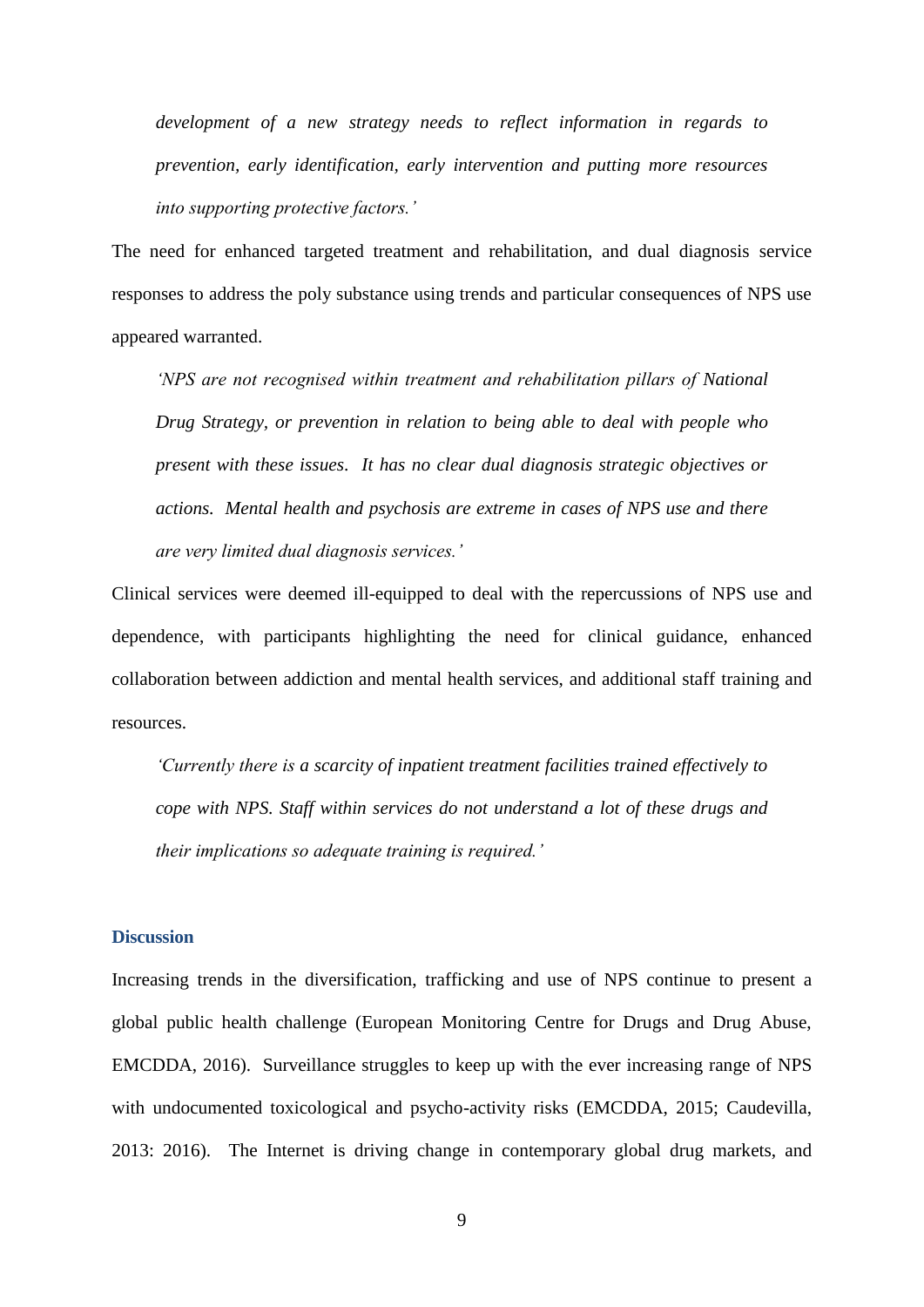particularly that of NPS (EMCDDA, 2016; Lavorgna, 2014; 2016; van Amsterdam et al., 2016). The study illustrated a descriptive *'snapshot'* of expert perspectives on the current situation in Ireland. Legislative challenges were viewed to centre on the detection in chemical analysis of NPS entering Ireland via the postal system, and also in the urine screening of users in prison and treatment settings. Irish academics have highlighted the need for legislation to support collaborative intelligence gathering activities (Kavanagh and Power, 2014). For the most part legal status, legislative controls and regulation according to these experts had succeeded in closing headshop routes to supply, but with street and online availability contributing to continued and undeterred use of NPS among diverse populations of NPS users. The Global Drug Survey (2016) has reported that almost 10% of Irish users buy drugs on the internet, of which a third are NPS. Social media is also playing a major role in the marketing and sale of NPS (Orsolini et al., 2015), and in the supporting of "*Chemsex*" participation (Lewnard and Berrang-Ford, 2014; Gilbart et al., 2014).

Trends in poly substance use of popular NPS included synthetic cannabinoids, stimulant and psychedelic drugs. Motives for use are similiar to that reported elsewhere (Van Hout, 2014; Van Hout & Hearne, 2015; Soussan & Kjellgren, 2016; GDS, 2016). Despite legislation viewed as cross cutting between law enforcement and health (Ryall and Butler, 2011); service responses and preventative measures have not kept up with the increase in poly drug referrals which involve NPS, and the diverse range of NPS used in Ireland. Experts underscored concerns around service provision and clinical responses to the serious mental and physical health consequences of NPS, most often within poly drug repertoires, and compounded when injected. For those engaged in high risk behaviour such as *'Chemsex'* and/or injecting drug use, risks of blood borne virus transmission are a significant concern (Giese et al., 2015; European Chemsex Forum, 2016). An investment in staff training and resources, within an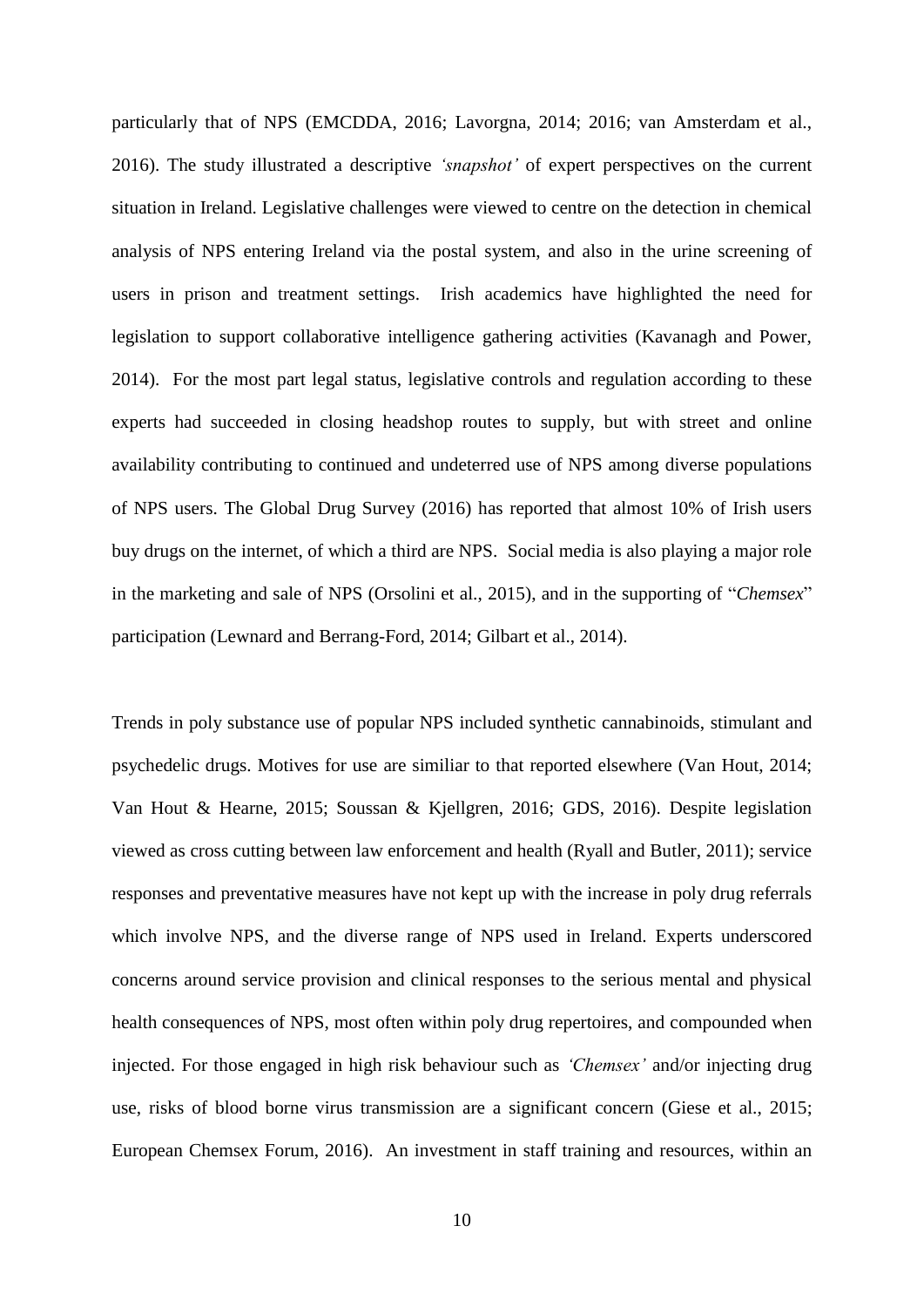evidence based approach is required in order to address the challenges relating to NPS use, and particularly now in the formulation of the next National Drug Strategy to support multidisciplinary efforts in prevention and treatment cognisant of the dual diagnosis complications.

## **Conclusion**

The study whilst small scale is unique in terms of providing the national and regional snapshot of expert perspectives around NPS use in the Republic. Whilst legislation has reduced shop sales of NPS, online retail and influx of psychoactive substances into the Republic via the postal system remains an issue. Best practices from elsewhere are warranted to inform the next National Drug Strategy, and support prevention, harm reduction and clinical responses.

### **Funding Acknowledgement**

The research leading to these results has received funding from the European Commission NPS- HOME/2014/JDRU/AG/DRUG/7077.

### **References**

Bolding G, Hart G, Sherr L, Elford J. (2006) Use of crystal methamphetamine among gay men in London. *Addiction*, 101, 1622–30.

Bourne A, Reid D, Hickson F, Torres-Rueda S, Weatherburn P (2015a). "Chemsex" and harm reduction need among gay men in south London. *International Journal of Drug Policy*. [Epub ahead of print.]

[Bourne A, Reid D, Hickson F, Torres-Rueda S, Weatherburn P](file:///C:/pubmed/) .(2015b) Illicit drug use in sexual settings ('chemsex') and HIV/STI transmission risk behaviour among gay men in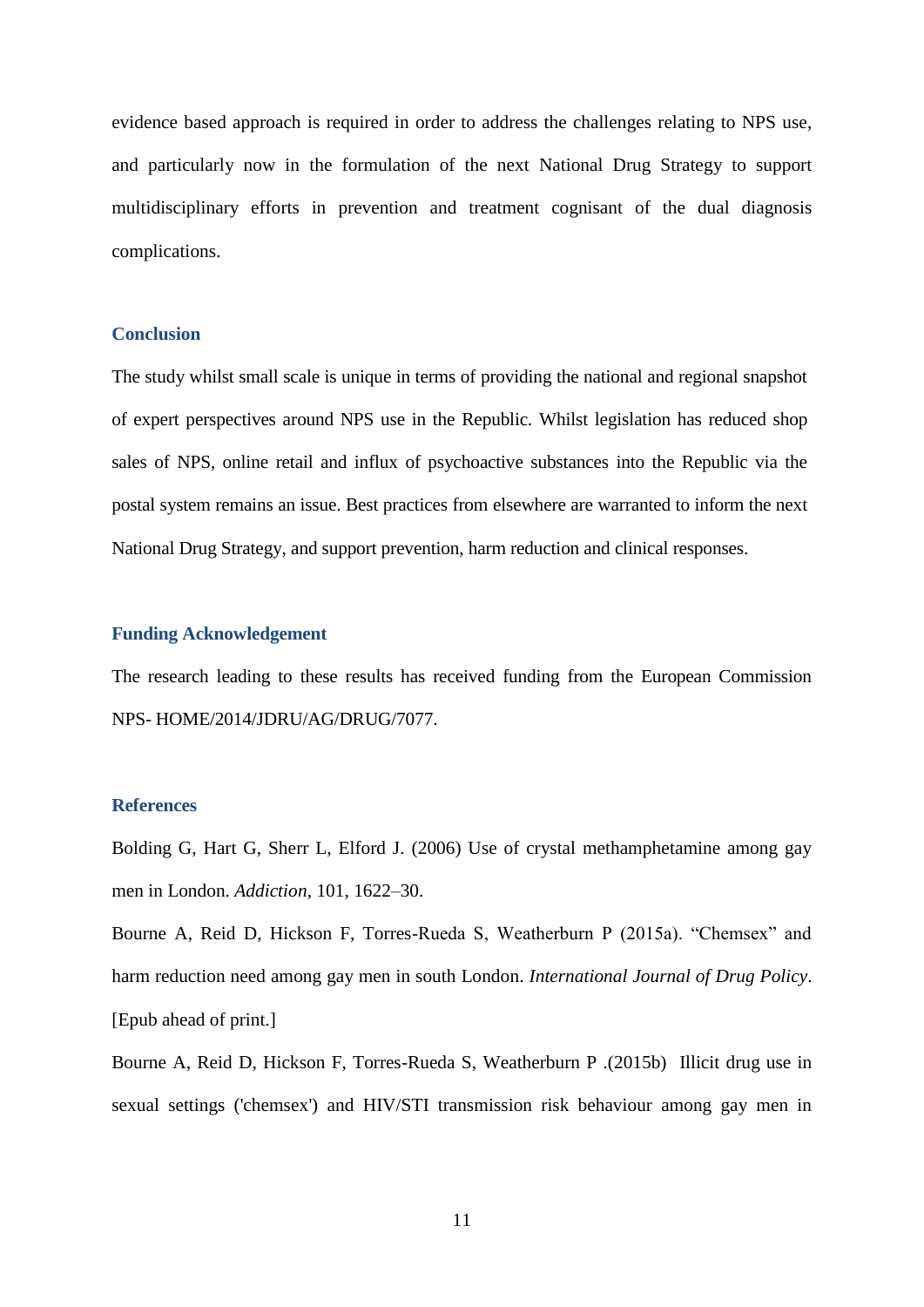South London: findings from a qualitative study. *[Sexually Transmitted Infections,](file:///C:/Users/MarieClaire/Desktop/Publications%202016/Chemsex/Chemsex/Illicit%20drug%20use%20in%20sexual%20settings%20()* 91(8), 564- 8.

Brennan, R., Van Hout, M. C. (2014). Gamma-hydroxybutyrate (GHB): a scoping review of pharmacology, toxicology, motives for use, and user groups. *Journal of Psychoactive Drugs*, 46(3), 243–251. http://dx.doi.org/10.1080/02791072.2014.

Caudevilla, F(2016). The emergence of deep web marketplaces: a health perspective. In (Chapter 7) *The internet and drug markets.* European Monitoring Centre for Drugs and Drug Addiction: Insights 21, Publications Office of the European Union, Luxembourg.

Caudevilla, F., Ventura, M., Indave Ruiz, B. I., Fornís, I. (2013). Presence and composition of cathinone derivatives in drug taken from a drug test service in Spain (2010–2012). *Human Psychopharmacology: Clinical and Experimental*, 28(4):341-4.

Cochran SD, Ackerman D, Mays VM, Ross MW. (2004) Prevalence of non-medical drug use and dependence among homosexuallyactive men and women in the US population. *Addiction;* 99: 989–98.

Colfax G, Guzman R. (2006) Club drugs and HIV infection: a review. Clin Infect Dis; 42: 1463–69.

Connolly, J. (2012) Impact of legislation to control head shops. *Drugnet Ireland*, 40 (Winter), 29.

El-Higaya E, Ahmed M., & Hallahan B (2011) Whack induced psychosis: a case series*. Irish Journal of Psychological Medicine*, 28, 1, S11–S13.

EUROBAROMETER (2014) European Commission: Brussels.

EUROPEAN CHEMSEX FORUM (2016). 6-8APRIL 2016 London, UK.

European Monitoring Centre for Drugs and Drug Addiction (2015) New psychoactive substances in Europe. EMCDDA: Lisbon.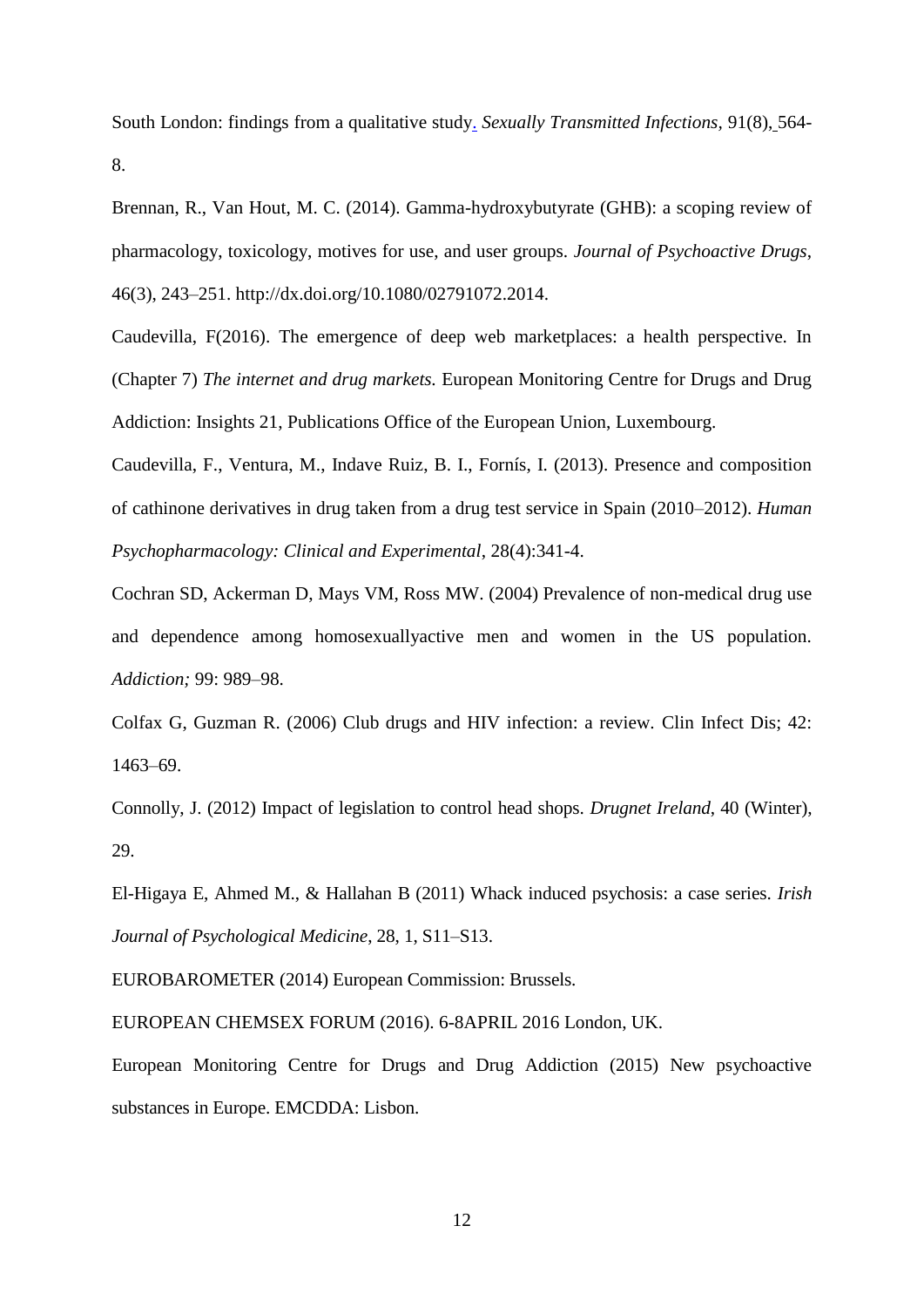Global Drugs Survey (2016). Accessed June  $20^{th}$  2016 from <https://www.globaldrugsurvey.com/>

Giese, C., Igoe, D., Gibbons, Z., Hurley, C., Stokes, S., McNamara, S., Ennis, O., O'Donnell, K., Keenan, E., De Gascun, C., Lyons, F., Ward, M., Danis, K., Glynn, R., Waters, A., Fitzgerald, M., and on behalf of the outbreak control team. (2015) Injection of new psychoactive substance snow blow associated with recently acquired HIV infections among homeless people who inject drugs in Dublin, Ireland, 2015. *Euro Surveillance*, 20,40, 1-6.

Gilbart V, Simms I, Gobin M, Jenkins C, Oliver I, Hughes G.(2014). High-risk drug practices associated with Shigella fl exneri 3a infections among MSM in England and Wales: findings from in-depth interviews. *HIV Medicine*, 15: 14.

Health Research Board. Irish National Focal Point to the European Monitoring Centre for Drugs and Drug Addiction (2016). *Ireland: national report for 2015 – legal framework*. Health Research Board: Dublin.

Heiligenberg M, Wermeling PR, van Rooijen MS, [Urbanus AT,](http://www.ncbi.nlm.nih.gov/pubmed/?term=Urbanus%20AT%5BAuthor%5D&cauthor=true&cauthor_uid=22706213) [Speksnijder AG,](http://www.ncbi.nlm.nih.gov/pubmed/?term=Speksnijder%20AG%5BAuthor%5D&cauthor=true&cauthor_uid=22706213) [Heijman T,](http://www.ncbi.nlm.nih.gov/pubmed/?term=Heijman%20T%5BAuthor%5D&cauthor=true&cauthor_uid=22706213) [Prins M,](http://www.ncbi.nlm.nih.gov/pubmed/?term=Prins%20M%5BAuthor%5D&cauthor=true&cauthor_uid=22706213) [Coutinho RA,](http://www.ncbi.nlm.nih.gov/pubmed/?term=Coutinho%20RA%5BAuthor%5D&cauthor=true&cauthor_uid=22706213) [van der Loeff MF.](http://www.ncbi.nlm.nih.gov/pubmed/?term=van%20der%20Loeff%20MF%5BAuthor%5D&cauthor=true&cauthor_uid=22706213) (2012). Recreational drug use during sex and sexually transmitted infections among clients of a city sexually transmitted infections clinic in Amsterdam, the Netherlands. *Sexually Transmitted Diseases*, 39, 518–27.

Hickson F, Bonell C, Weatherburn P, Reid D.(2010) Illicit drug use among men who have sex with men in England and Wales. *Addiction Research and Theory,* 18: 14–22.

[Hsieh HF](http://www.ncbi.nlm.nih.gov/pubmed/?term=Hsieh%20HF%5BAuthor%5D&cauthor=true&cauthor_uid=16204405) & [Shannon SE](http://www.ncbi.nlm.nih.gov/pubmed/?term=Shannon%20SE%5BAuthor%5D&cauthor=true&cauthor_uid=16204405) (2005). Three approaches to qualitative content analysis. *Qualitative Health Research,* 15,9, 1277-1288.

Kavanagh P, & Power J D (2014) New psychoactive substances legislation in Ireland – perspectives fromacademia. *Drug Testing and Analysis* 6, 7–8, 884–891.

Kirby T, Thornber-Dunwell M. (2013) High-risk drug practices tighten grip on London gay scene. *Lancet* 381: 101–02.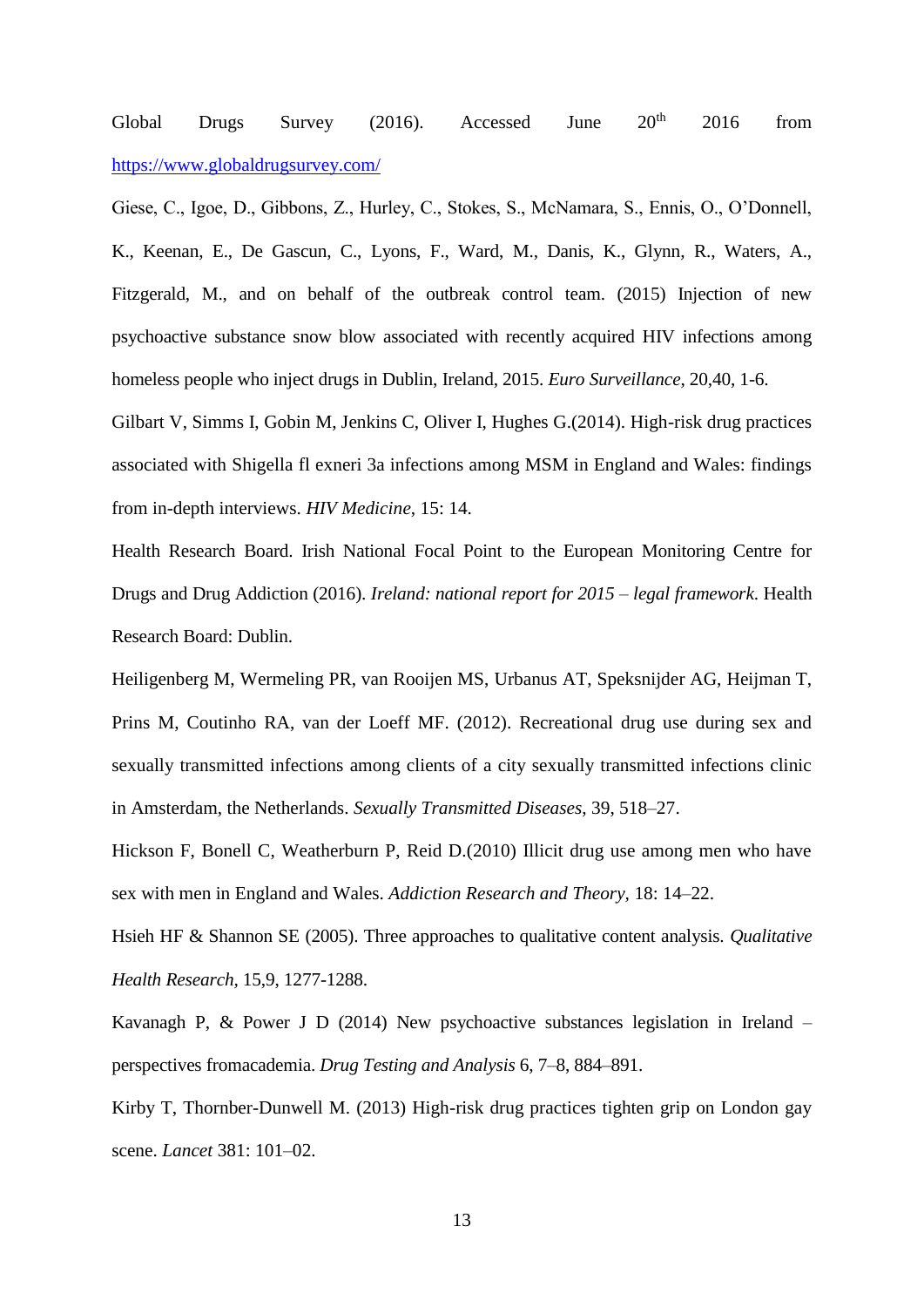Lavorgna, A (2016). How the use of the internet is affecting drug trafficking practices . In (Chapter 9) *The internet and drug markets*. European Monitoring Centre for Drugs and Drug Addiction: Insights 21, Publications Office of the European Union, Luxembourg.

Lavorgna, A. (2014). Internet-mediated drug trafficking: towards a better understanding of new criminal dynamics. *Trends in Organized Crime* 17,4, 17, 250-270.

[Lewnard JA,](file:///C:/pubmed/) [Berrang-Ford L](file:///C:/pubmed/) Internet-based partner selection and risk for unprotected anal intercourse in sexual encounters among men who have sex with men: a meta-analysis of observational studies. *[Sexually Transmitted Infections](file:///C:/Users/MarieClaire/Desktop/Publications%202016/Chemsex/Chemsex/Internet-based%20partner%20selection%20and%20risk%20for%20unprotected%20anal%20intercourse%20in%20sexual%20encounters%20among%20men%20who%20have%20sex%20with%20men%20a%20meta-analysis%20of___%20-%20PubMed%20-%20NCBI.htm)*,90, 4, 290-6.

Long, J. (2010). *Headshop drugs across Europe: Data from the EMCDDA.* Paper presented at the National Regional Drugs Task Force ''Legal Highs'' Conference, Mullingar, Ireland.

Martinotti G, Lupi M, Carlucci L, Cinosi E, Santacroce R, Acciavatti T, Chillemi E, Bonifaci L, Janiri L and Di Giannantonio M (2015) Novel psychoactive substances: use and knowledge among adolescents and young adults in urban and rural areas. *Human psychopharmacology* 30,295-301

McCall, H., Adams, N., Mason, D., Willis, J., (2015). What is chemsex and why does it matter? *BMJ* 351:h5790

McElrath, K., Van Hout, MC (2011). A Preference for Mephedrone: Drug Markets, Drugs of Choice and the emerging 'legal high' scene. *Journal of Drug Issues*. 41 ,4, 487-507.

[Melendez-Torres GJ, Bourne A.](file:///C:/pubmed/) (2016). Illicit drug use and its association with sexual risk behaviour among MSM: more questions than answers? C*[urrent Opinion in Infectious](file:///C:/Users/MarieClaire/Desktop/Publications%202016/Chemsex/Chemsex/Illicit%20drug%20use%20and%20its%20association%20with%20sexual%20risk%20behaviour%20among%20MSM%20more%20questions%20than%20answers%20-%20PubMed%20-%20NCBI.htm)  [Diseases,](file:///C:/Users/MarieClaire/Desktop/Publications%202016/Chemsex/Chemsex/Illicit%20drug%20use%20and%20its%20association%20with%20sexual%20risk%20behaviour%20among%20MSM%20more%20questions%20than%20answers%20-%20PubMed%20-%20NCBI.htm)* 29, 1, 58-63.

Muscat R, Pike B and members of the Coherent Policy Expert Group (2014) *Coherence policy markers for psychoactive substances.* Council of Europe: Strasbourg.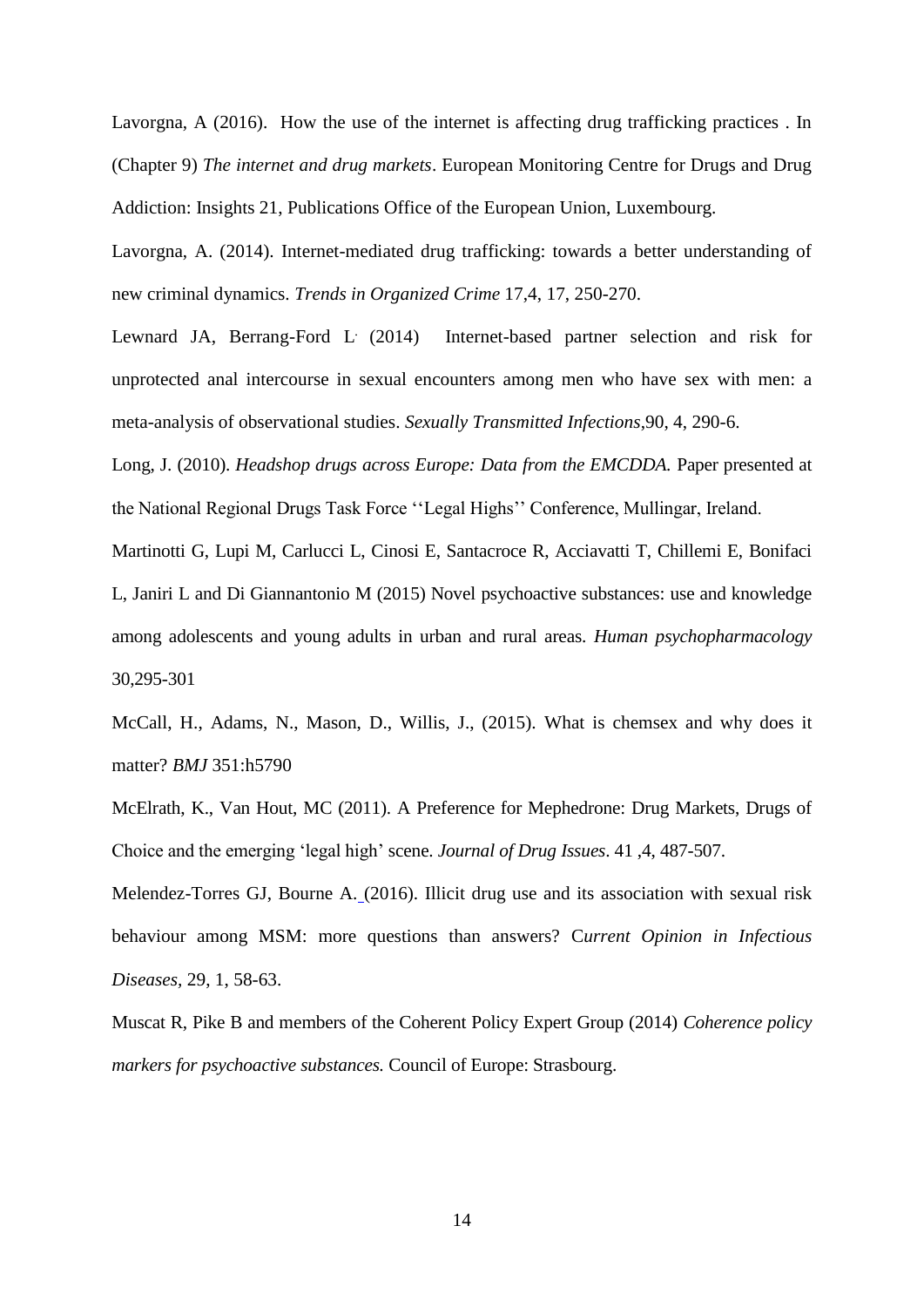O'Byrne, P. M., Kavanagh, P. V., McNamara, S. M., & Stokes, S. (2013). Screening of stimulants including designer drugs in urine using a liquid chromatography tandem mass spectrometry system. *Journal of Analytical Toxicology*, 37, 64–73.

O'Domhnail S., & Ni Chleirigh C (2011) Editorial: Mephedrone and 'head/hemp' shop drugs: a clinical and biochemical 'heads up'. *Irish Journal of Psychological Medicine*, 28, 1, S2–S3.

[Orsolini L.](http://www.ncbi.nlm.nih.gov/pubmed/?term=Orsolini%20L%5BAuthor%5D&cauthor=true&cauthor_uid=26216567), [Francesconi G,](http://www.ncbi.nlm.nih.gov/pubmed/?term=Francesconi%20G%5BAuthor%5D&cauthor=true&cauthor_uid=26216567) [Papanti D,](http://www.ncbi.nlm.nih.gov/pubmed/?term=Papanti%20D%5BAuthor%5D&cauthor=true&cauthor_uid=26216567) [Giorgetti A](http://www.ncbi.nlm.nih.gov/pubmed/?term=Giorgetti%20A%5BAuthor%5D&cauthor=true&cauthor_uid=26216567), [Schifano F.](http://www.ncbi.nlm.nih.gov/pubmed/?term=Schifano%20F%5BAuthor%5D&cauthor=true&cauthor_uid=26216567) (2015). Profiling online recreational/prescription drugs' customers and overview of drug vending virtual marketplaces. *[Human Psychopharmacology.](http://www.ncbi.nlm.nih.gov/pubmed/26216567)* 30, 4, 302-18.

[Pakianathan MR, Lee MJ, Kelly B, Hegazi A.](file:///C:/pubmed/) (2015). How to assess gay, bisexual and other men who have sex with men for chemsex. *Sexually Transmitted Infections* [Epub ahead of print] doi:10.1136/sextrans-2015-052405

Radio Telefís Eireann. *Arson attack on Dundalk head shop*. Available at: [http://www.rte.ie/news/2010/0415/129915-dundalk/\[11th](http://www.rte.ie/news/2010/0415/129915-dundalk/%5b11th) July 2016].

Ryall, G. & Butler, S. (2011) The great Irish head shop controversy. *Drugs Education Prevention and Policy,* 18, 4, 303-311.

Smyth, B.P., James, P., Cullen, W. & Darker, C. (2015) ''So prohibition can work?'' Changes in use of NPS among adolescents attending a drug and alcohol treatment service following a legislative ban. *International Journal of Drug Policy*, 26,9,887-889.

Soussan, C., Kjellgren, A. (2016). The users of Novel Psychoactive Substances: Online survey about their characteristics, attitudes and motivations. *International Journal of Drug Policy* (2016),<http://dx.doi.org/10.1016/j.drugpo.2016.03.007>

Tully J, Hallahan B., & McDonald C (2011) Benzylpiperazine-induced acute delirium in a patient with schizophrenia and an incidental temporal meningioma. *Irish Journal of Psychological Medicine*, 28, 1, S14–S16.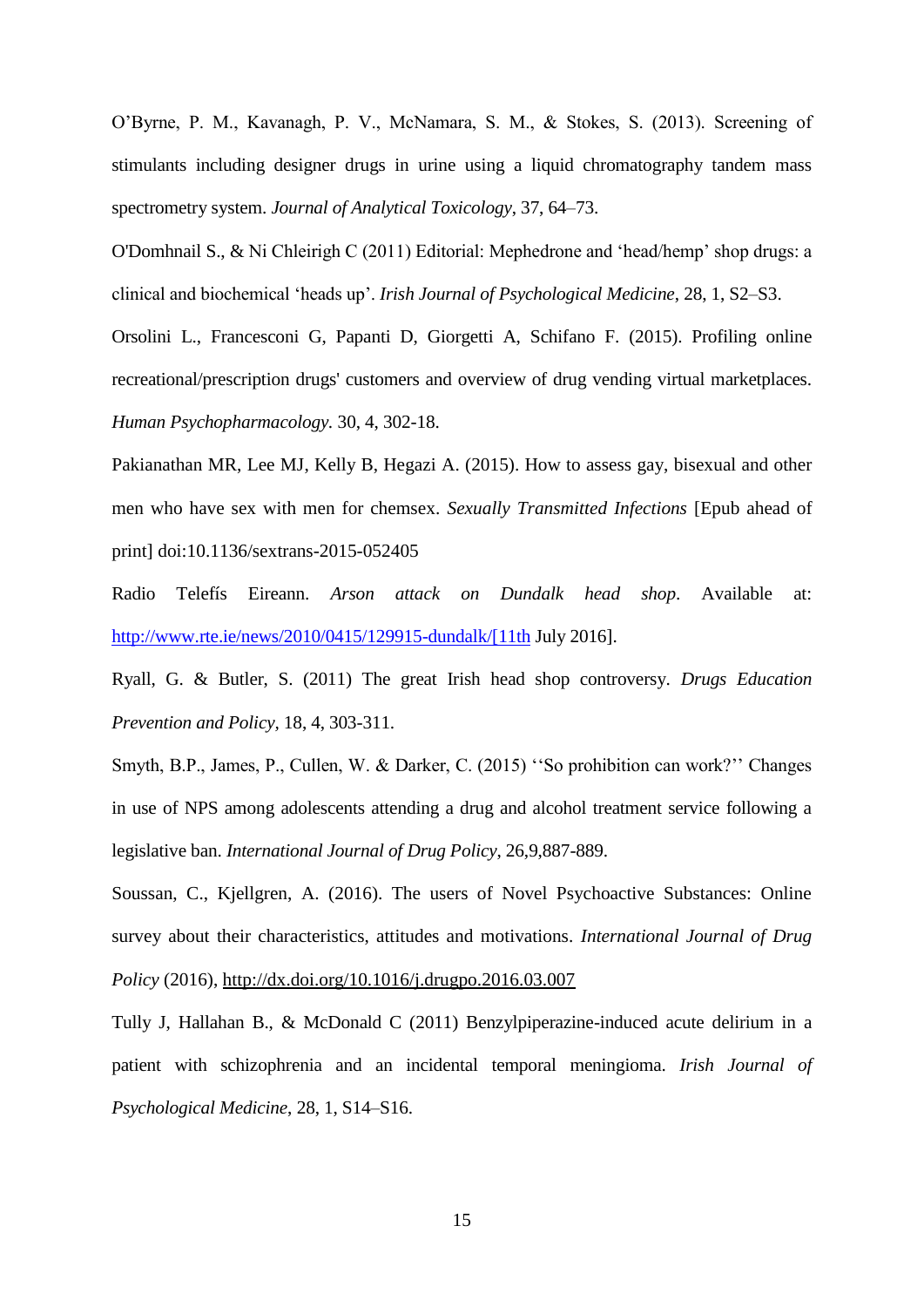Uhoegbu C, Kolshus E, Nwachukwu I, Guerandel A & Maher C (2011) Two psychiatric presentations linked with 'head shop' products. *Irish Journal of Psychological Medicine*, 28, 1, S8–S10.

[van Amsterdam JG1](http://www.ncbi.nlm.nih.gov/pubmed/?term=van%20Amsterdam%20JG%5BAuthor%5D&cauthor=true&cauthor_uid=26098724), [Nabben T,](http://www.ncbi.nlm.nih.gov/pubmed/?term=Nabben%20T%5BAuthor%5D&cauthor=true&cauthor_uid=26098724) [Keiman D,](http://www.ncbi.nlm.nih.gov/pubmed/?term=Keiman%20D%5BAuthor%5D&cauthor=true&cauthor_uid=26098724) [Haanschoten G,](http://www.ncbi.nlm.nih.gov/pubmed/?term=Haanschoten%20G%5BAuthor%5D&cauthor=true&cauthor_uid=26098724) [Korf D.](http://www.ncbi.nlm.nih.gov/pubmed/?term=Korf%20D%5BAuthor%5D&cauthor=true&cauthor_uid=26098724) (2015). Exploring the Attractiveness of New Psychoactive Substances (NPS) among Experienced Drug Users. *[Journal of Psychoactive Drugs](http://www.ncbi.nlm.nih.gov/pubmed/26098724)* 47(3):177-81.

Van Hout, M.C. (2014) An Internet study of user's experiences of the synthetic cathinone, 4- Methylethcathinone (4-MEC).*Journal of Psychoactive Drugs,* 46 (4), pp.273–286.

Van Hout, M.C. (2012) *Designer Psychoactive drugs, the 'Headshop' phenomenon and legislative controls*. In: Lewis, C. (Ed). Ireland: Economic, Political and Social Issues. Hauppauge, NY: Nova Science pp63-76. ISBN 978-1-62257-924-2.

Van Hout, M.C. & Bingham, T. (2012) A Costly Turn On: Patterns of use and perceived consequences of mephedrone based head shop products amongst Irish injectors. *International Journal of Drug Policy*, 23 (3), pp.188-197.

Van Hout, M.C. & Brennan, R. (2011a) Heads Held High: An exploratory study of Legal Highs in pre legislation Ireland. *Journal of Ethnicity of Substance Abuse*, 10,3, 256-272.

Van Hout, M.C. & Brennan, R. (2011b) Plantfood for Thought: A Qualitative Study of Mephedrone Use in Ireland. *Drugs Education Prevention and Policy*, 18,5, 371-381.

Van Hout, M.C. Brennan, R. (2011c) Bump and Grind: An Exploratory Study of Mephedrone Users' perceptions of sexuality and sexual risk. *Drug and Alcohol Today*, 11, 2, 93-104.

Van Hout, MC & Hearne, E (2016). User experiences of development of dependence on the synthetic cannabinoids, 5f-AKB48 and 5F-PB-22, and subsequent withdrawal syndromes*. International Journal of Addiction and Mental Health.* Published online before print March 21st 2016 DOI 10.1007/s11469-016-9650-x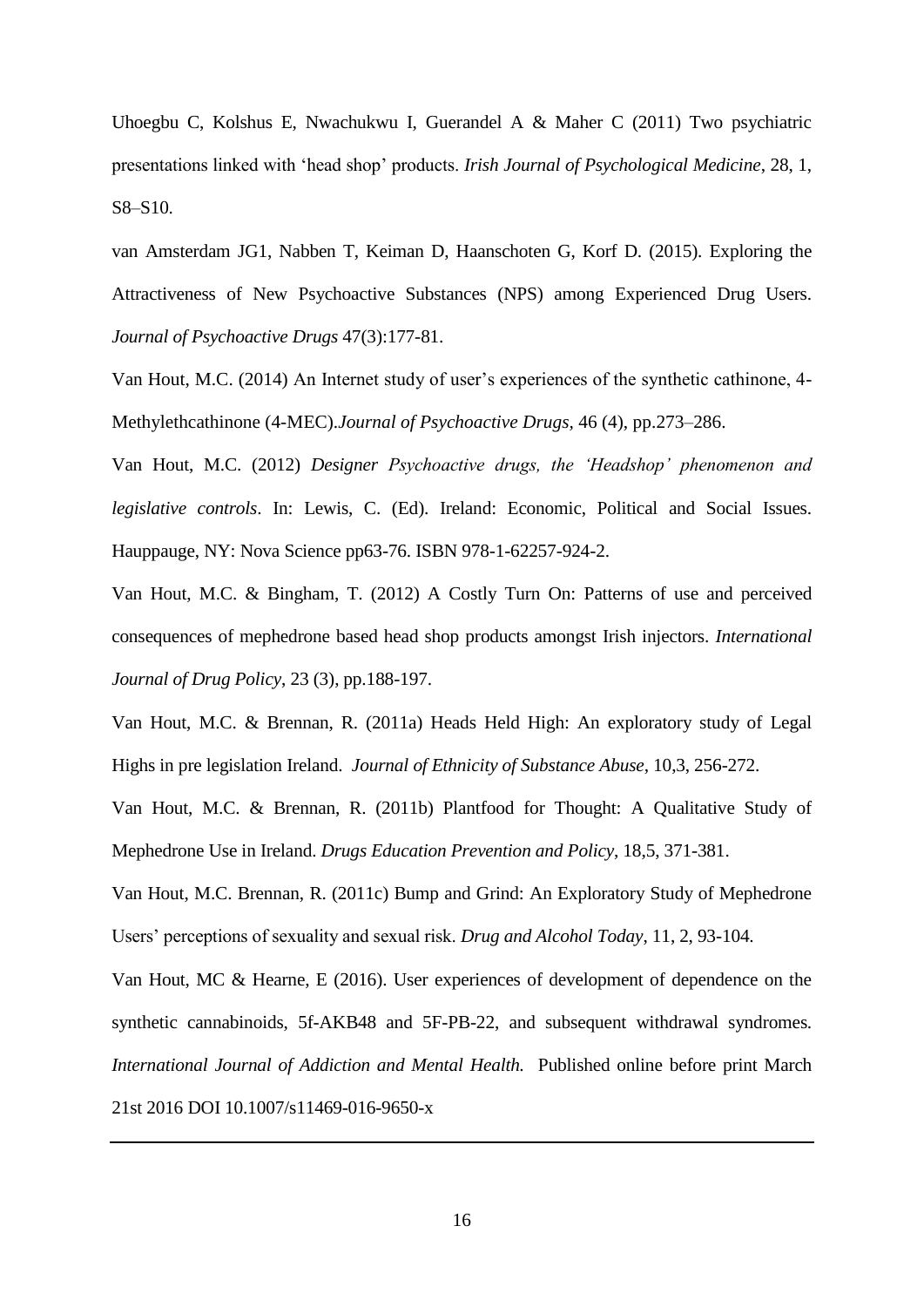Van Hout, M.C. and Hearne, E. (2015) 'Word of Mouse': Indigenous harm reduction and online consumerism of the synthetic compound Methoxphenidine. *Journal of Psychoactive Drugs*, 47 (1), pp.30-41.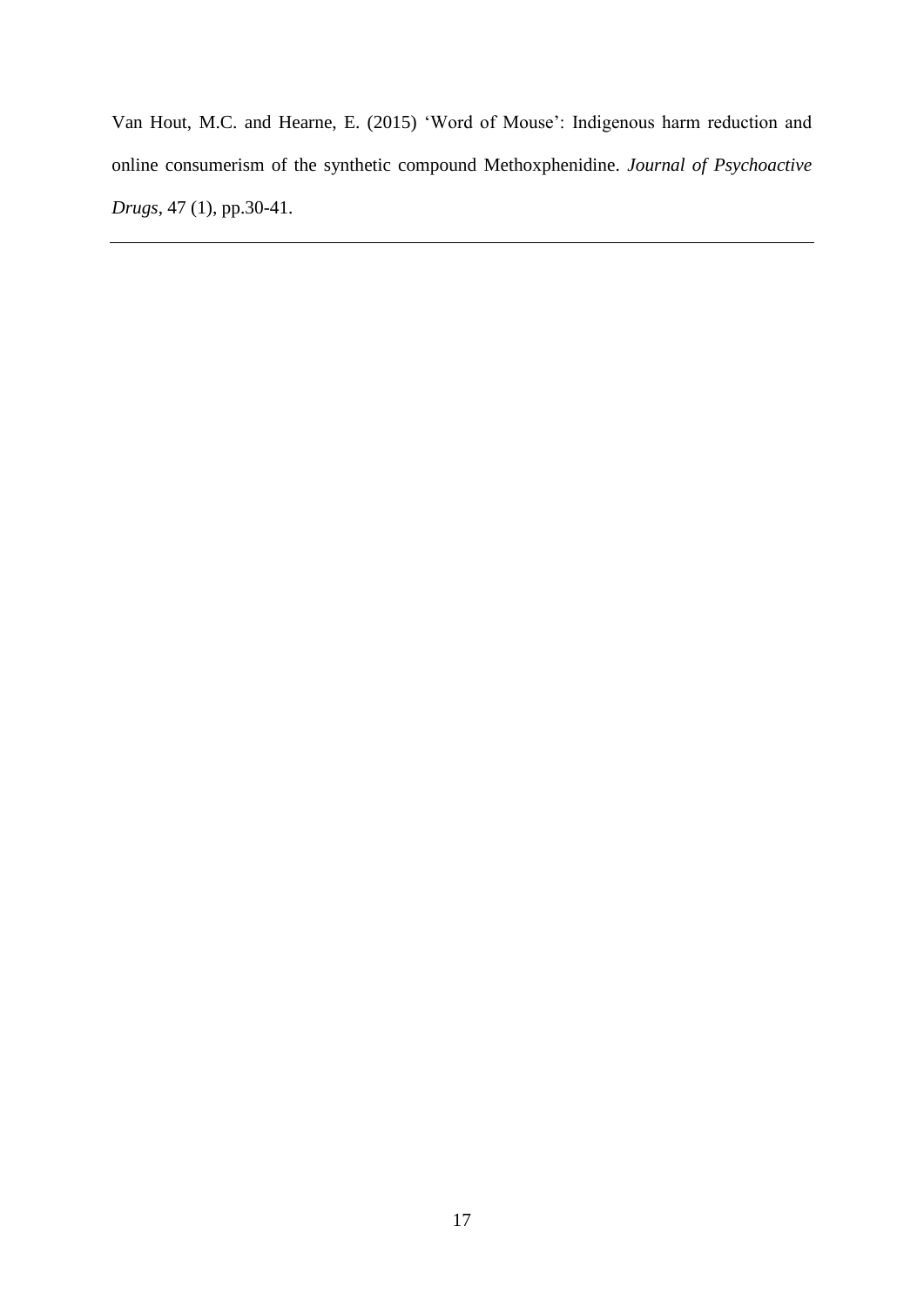Title

## **Title page**

The dynamic landscape of novel psychoactive substance (NPS) use in Ireland: results from an expert stakeholder consultation.

## **Author Names and Affiliations:**

Marie Claire Van Hout<sup>1,</sup> School of Health Sciences, Waterford Institute of Technology, Waterford, Ireland.

Email: [mcvanhout@wit.ie](mailto:mcvanhout@wit.ie)

# **Type of Paper**

Brief Report

1

<sup>&</sup>lt;sup>1</sup> School of Health Sciences, Waterford Institute of Technology, Waterford, Ireland.